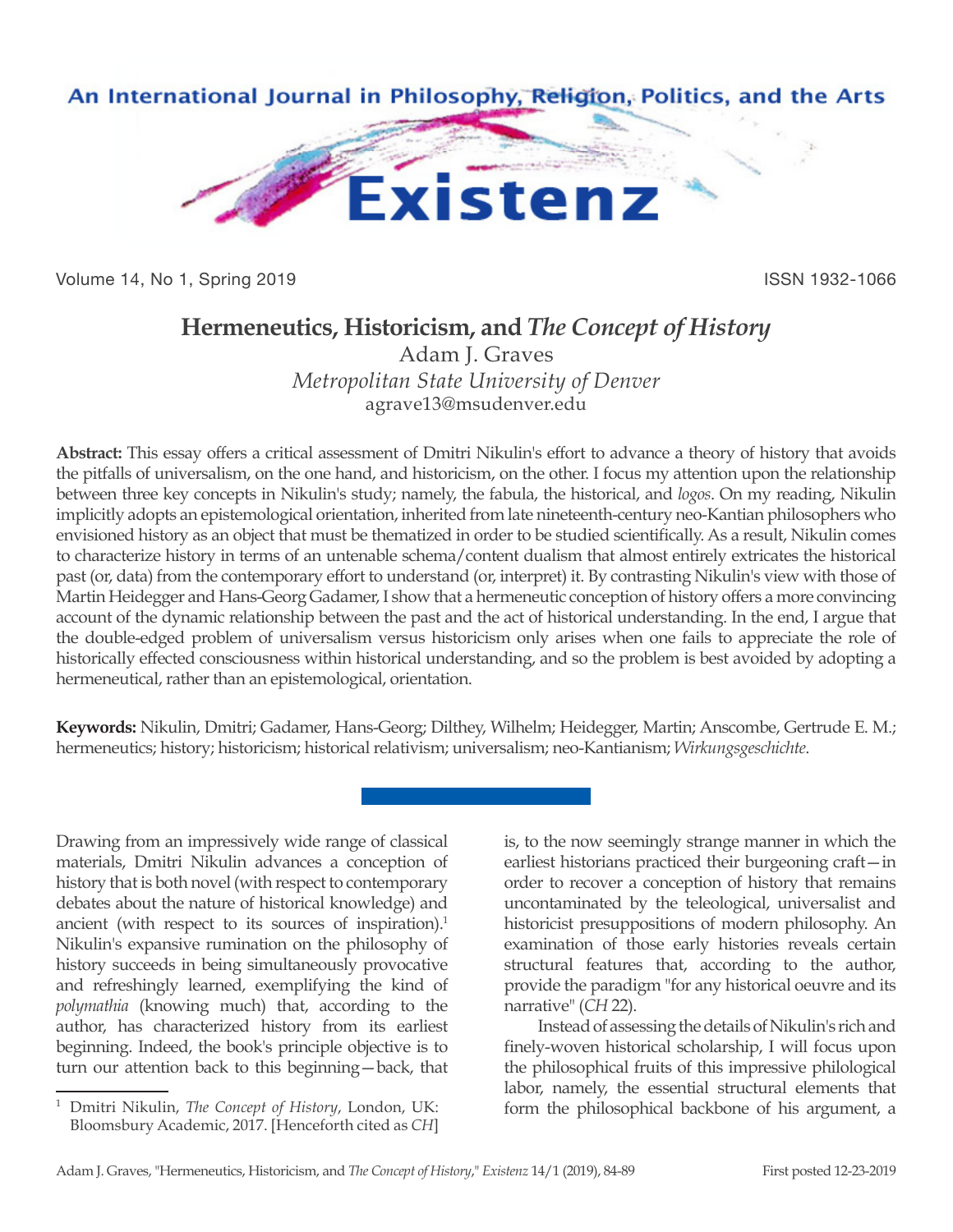structure which he continually develops, deepens and deploys throughout the work. After all, if Nikulin's goal is to renounce modernity's teleological, universal, and historicist conceptions of history, then the success of his project can be measured by the extent to which these structural elements provide a plausible alternative to those conceptions. Like all books truly worth reading, *The Concept of History* is a provocation to thinking. And so I have taken Nikulin's conception of history as an invitation to think through some of the differences between his unique approach, on the one hand, and the hermeneutic approach to which I am myself committed, on the other. If, in the end, I express these thoughts in the form of a polemic between epistemological and ontological orientations, this is only so because that form has lent a kind clarity to my own reflections.

In developing his argument, Nikulin employs some new concepts (for instance, "the inner theater" and "list") as well as several familiar ones (for example, factum, *polymathia*, memoranda) that are granted a new and specific meaning within the context of his overall theory. Three key concepts provide the essential framework for his understanding of history—namely, the fabula, the historical, and *logos*. A fabula is a brief narrative or story of what happened, that is, "a particular and specific telling of who did what to whom, when and where" (*CH* 10). This story is accompanied and complemented by a longer factual list of names, things, and events, which he calls "the historical" (*CH* 10). The narrative can and should change, but the list stays the same, the list must be preserved (*CH* 173). By *logos*, Nikulin means the organizing principle that selects the factual items to be included on (or excluded from) the historical list and arranges them according to a certain syntactical, semantic, and pragmatic order (*CH* 99-100).

The historical is relatively independent of fabula, and history…is all in the details of the historical. Yet it is its structural logos that "decides" what to choose for a historical account or list, how to organize and thus how to preserve it in order to pass on in a history. [*CH* 131]

The structure of history, then, appears to involve a complex, dialectical relation between these three elements.<sup>2</sup>

With this theory in hand, one can now turn back to the conceptions of history that Nikulin seeks to avoid. I take it that his rejection of teleology in history is rather uncontroversial. Contemporary belief in historical progress typically involves either the reduction of history to the unfolding of purely naturalistic laws which thereby eliminate history altogether—or a secularization of earlier theological views of divine providence. These conceptions of teleology can be dismissed even without the help of any sophisticated theory of history, such as Nikulin's.

Nikulin's attempt to eschew both universalism (in order to preserve a kind of pluralism) and historicism (in order to preserve the idea of genuine historical knowledge) is equally commendable. However, this double-task presents a far greater challenge, not just to his work, but to any philosophy of history, since eliminating one often seems to require a tacit endorsement of the other. It is, in other words, less than obvious how one can dispense with universal history without falling prey to some form of historicism or historical relativism; or, conversely, how one can avoid relativism without positing the existence, at least in principle or as a regulative ideal, of a single, universal history. If, on the one hand, various particular histories can be—and in fact are—connected or coordinated with other histories, as Nikulin clearly suggests (*CH* 104), then nothing seems to prevent us from endorsing the possibility of universal history as the coordinated totality of all particular histories. If, on the other hand, particular histories are fundamentally incommensurate with one another—and we lack the means of adjudicating between them—then it seems that nothing would prevent history from becoming arbitrary and thus relativistic.

Though Nikulin never explicitly formulates the problem in precisely this way, his work proposes an interesting, though arguably insufficient solution: There can be no universal history, he writes, for there can be "*no privileged* logos that can be considered *the* principle of the organization, as well as of the interpretation and understanding of the historical and its lists" (*CH*  104). However, he assures us that this will not send us headlong into relativism. For even though "one can provide a *different* classification for the same set of entries, and thus rearrange them differently according

<sup>&</sup>lt;sup>2</sup> It must be said, however, that Nikulin could have done more to demarcate the respective functions or roles of these three elements. For example, the fact that the fabula, in addition to *logos*, is occasionally said to play the role of arranging the content of the list leaves one wondering whether the list is determined first by the

fabula and simply tightened up by *logos*, or whether a particular *logos* mediates between a fabula and the historical in every instance (*CH* 132).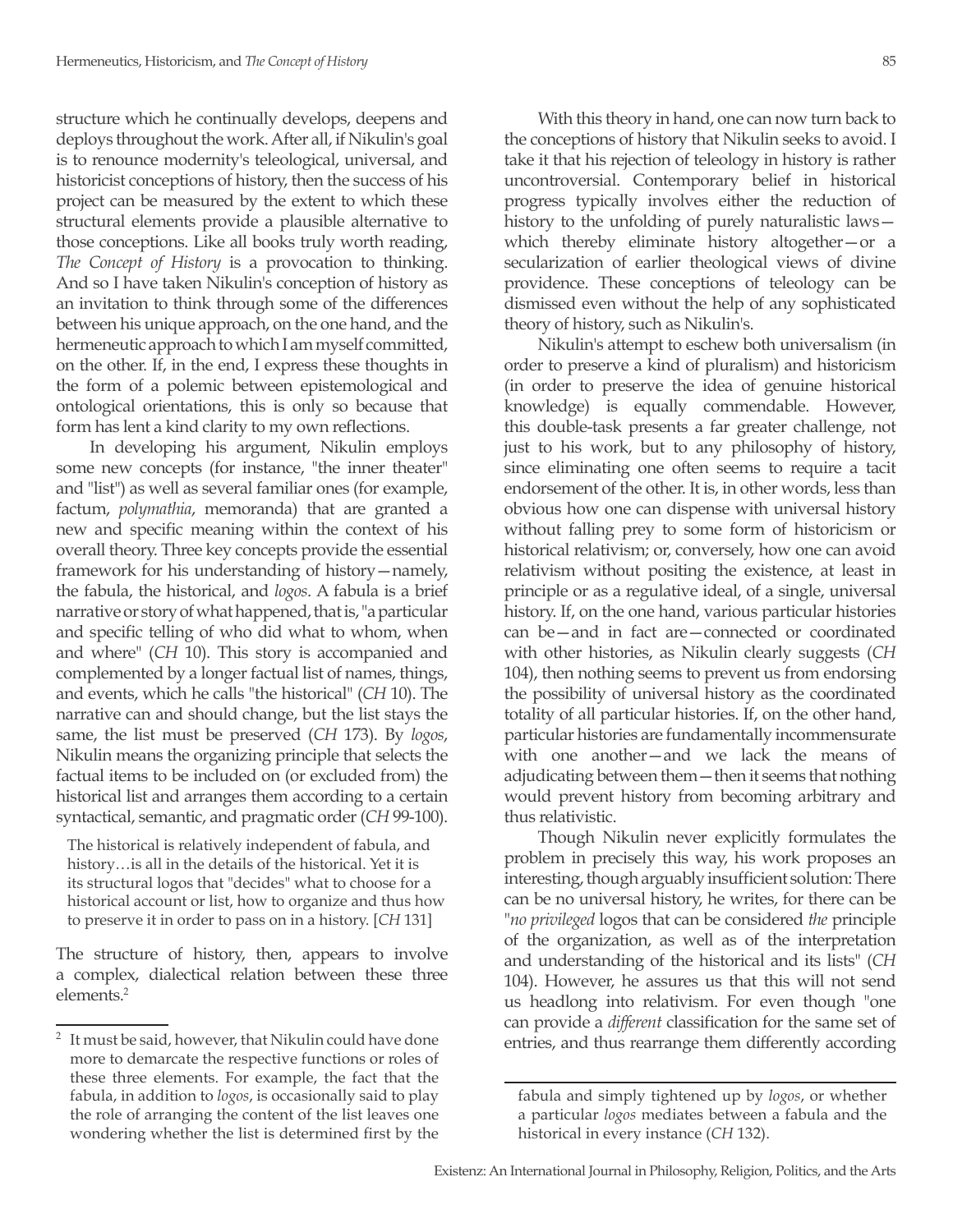to a different logos" (*CH* 103), each individual "logos is precise in its selective power for a history, which means that it is not relativistic and that not just anything goes in a history" (*CH* 104). This suggests that once a particular *logos* is operative, the selection and arrangement of items is no longer arbitrary, but fixed according to certain discursive reasons.

Nonetheless, it seems to me that this proposal simply kicks the problem of relativism a bit further down the road: To be sure, what will count as a fact (or *factum*<sup>3</sup>) within the context of a particular historical account is no longer simply arbitrary. But what is lacking here is a criterion for deciding between rival historical accounts (that is, between accounts structured by different *logoi*  of the same events). Since the criteria for getting things right are themselves a consequence of the particular logos employed within a given historical account, these criteria will not help us make the antecedent decision between competing *logoi*.

And so one is back in the throes of historicism unless, perhaps there is a willingness to admit the possibility of an ever expanding and increasingly comprehensive historical perspective from which history can be told. Understanding this possibility and the conception of history that follows from it was one of the central tasks of the philosophical hermeneutics that developed in the middle of the twentieth century. In my reading, this hermeneutic approach offers the best means of steering a middle course between the extremes that Nikulin seeks to avoid. But Nikulin himself does not pursue that path, as he rules out the very idea of progressively spacious *logoi* on the grounds that this would reintroduce or depend upon a teleological conception of history: "If [and I take this as an 'if and only if'] there is no unique *telos* of and in a history, then there is no single ultimate logos that would disclose it" (*CH* 106). Put differently, no single all-encompassing *logos* is available to beings who stand within history rather than outside of it (that is, who stand at history's end). History has no end (or singular purpose) because there is always a future (and thus always more to tell).

In this context, Nikulin appears to be running up against a perennial problem, one that was originally expressed by thinkers associated with romanticism in terms of a hermeneutical dialectic between the part and whole of a text: grasping the meaning of the particular depends upon having an idea of the whole, while the idea of the whole is in turn shaped by one's understanding of the particular. This dialectical procedure encounters special problems as soon as it is adopted by the historical sciences, since history itself is never a closed text, but an infinitely open one. For example, as Wilhelm Dilthey argued, the effort to understand the particular details of history always already implies at least some tacit commitment to the whole, and thus a commitment to what can be called a deflationary conception of universal history—a point Hans-Georg Gadamer later develops in *Truth*  and Method.<sup>4</sup> While Nikulin clearly harbors suspicion toward even this deflationary account, one may doubt whether his own claims about the selective power of the *logos* could ever really relieve the historian from having to make such a commitment.

In the end, Nikulin tries to simultaneously circumvent both historicism and universalism by way of a different, though by no means unfamiliar, route—namely, by making sure that the historian has one foot firmly planted in fact while the other foot, namely interpretation, swings free. This basic strategy is attested to early on, when he articulates the difference between the fabula and the historical by means of the neo-Kantian distinction—canonized in the early twentieth century by Heinrich Rickert—between the science of history which concerns the realm of freedom, and the science of nature which concerns the realm of natural necessity (*CH* 13). The historical list is thereby conceived as

a sequence or collection of data pertaining to an event [which] can be ordered according to a universal pattern that can be also arranged and studied scientifically. Fabula, on the other hand, is the realm of freedom, where those pertaining to a history can keep retelling, rethinking, and reinterpreting the story that clarifies the meaning of the event in a history. [*CH* 13]

It is not surprising that Nikulin would formulate his project in terms of this distinction, since it was itself the product of the so-called Historical School's effort to steer their course between the Scylla of historicism and the Charybdis of universal history in the mid to late nineteenth century. The Historical School's desire to renounce the pretensions of Hegelian universalism was rivaled only by its desire to give an account of

<sup>3</sup> For Nikulin's account of historical fact or factum, see *CH* 38.

<sup>4</sup> Hans-Georg Gadamer, *Truth and Method*, transl. Joel C. Weinsheimer and Donald G. Marshall, New York, NY: Continuum 1998, pp. 198-200. [Henceforth cited as *TM*]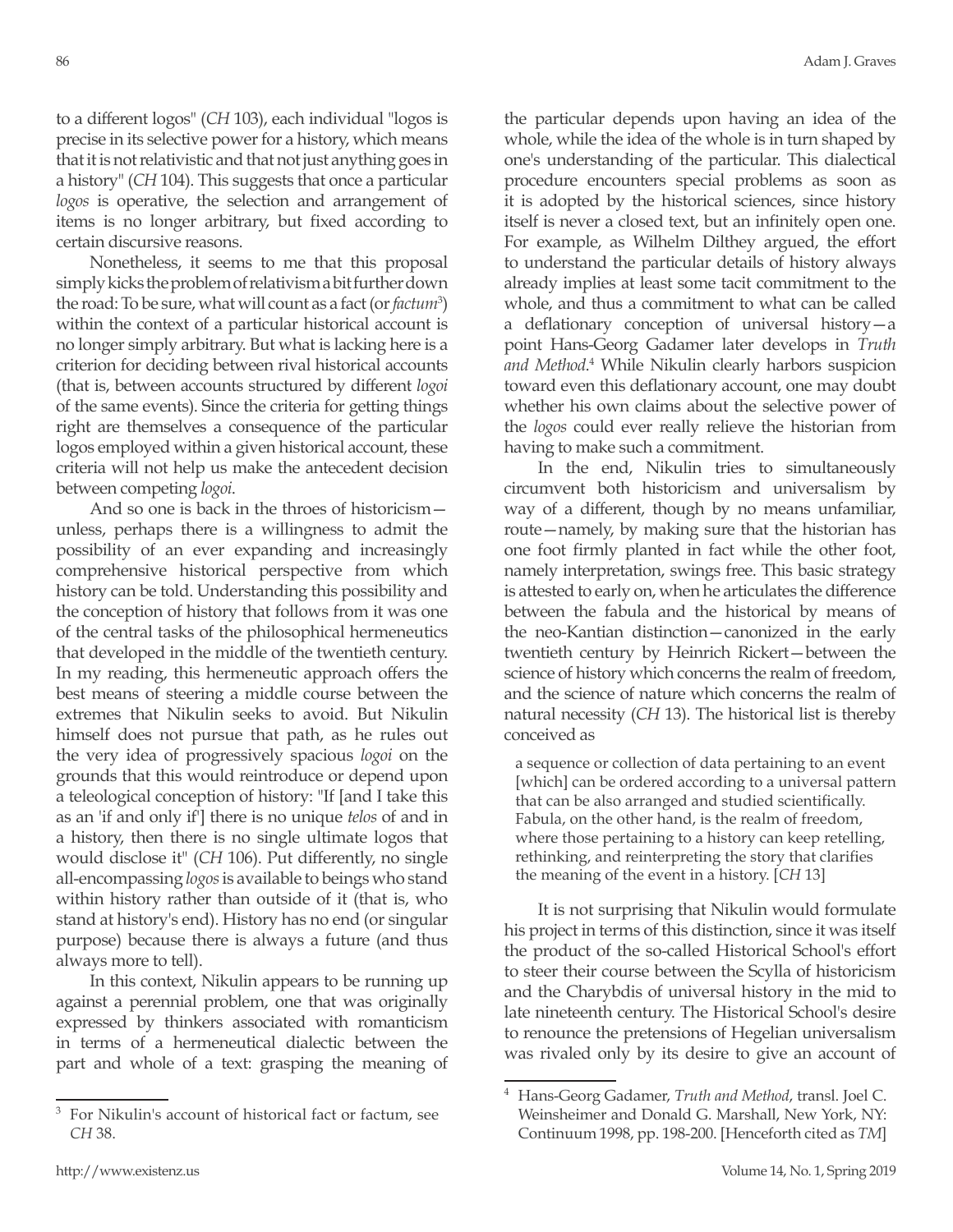the epistemological conditions that would render historical knowledge as being scientific in its own way (that is, in a manner distinct from that of the natural sciences, but still capable of securing its objectivity). One question that readers of *The Concept of History* will want to reflect upon is whether Nikulin's project can really make good on this neo-Kantian distinction without falling prey to the same problems that the Historical School and its neo-Kantian predecessors famously encountered along the way.

Following the interpretation of Paul Ricoeur, chief among these problems was the tendency to situate the question of historical understanding within an exclusively epistemological framework that originated with Kant's effort to explain the conditions that make natural science possible—as well as synthetic *a priori* judgments in general.<sup>5</sup> This, in turn, had two disastrous consequences.

First, this tendency superimposes upon historical understanding the basic epistemological dualism of Kant's critical philosophy, whether that be understood in terms of concept *versus* intuition, or schema *versus*  content, or theory *versus* data. This perspective gives the impression that the reality of the past (the raw data, as it were) is somehow a matter of purely scientific knowledge and that the historian's task involves arranging this data into a meaningful narrative that, roughly speaking, would be equivalent to an explanatory theory within empirical sciences. For the historian, then, the reality of the past is analogous to a kind of Kantian *Ding an sich*; for it remains inextricably hidden behind a veil of interpretation that rationally constructs (or reconstructs) it according to a conceptual or narrative schema. While it might be uncharitable to suggest that Nikulin explicitly endorses this epistemological dualism, two reoccurring claims in *The Concept of History* seem to underscore an implicit commitment to something very much like it. For only such a dualism could explain why (a) he tries to separate the historical (facts) from the fabula  $(interpretation)$ , $^6$  and  $(b)$  continually characterizes the historian's task in terms of a reconstruction (*CH* 20, 36-

<sup>5</sup> Paul Ricoeur, *Hermeneutics and the Human Sciences: Essays on Language, Action and Interpretation*, transl. John B. Thompson, New York, NY: Cambridge University Press 1981, pp 53-9. [Henceforth cited as *HHS*]

7, 123, 128). But, as I will argue below, to understand history is not to construct an object; nor is it even to understand the meaning of an irretrievable past on the basis of our limited construction or reconstruction of it—it is, rather, to grasp or appropriate the meaning of the past itself, as this is realized by those who live in the present.

The second problem arising from the epistemological model discussed above consists in the fact that the perspective conceals what, following Martin Heidegger, could be called the ontological conditions of historical understanding—the fact that the historian does not encounter the past as a subject facing an object, but rather as a being that always already belongs to the past and which is itself projected out of it.7 As Heidegger puts it in "Division Two: *Dasein* and Temporality" of *Being and Time*, the very possibility of history has its existential ground in *Dasein*'s authentic historicality, that is, its ability to retrieve (*wiederholen*) possibilities that it thereby projects into the future, and to exercise this ability explicitly and thus authentically, rather than thoughtlessly and inauthentically. On this view, history has less to do with reconstructing events that are locked in an alien and inert past than with an act of becoming mindful of and responsive to the ways in which the past remains effective in the present by constituting possibilities for the future (*BT* 437-8).

Writing in a less mysterious idiom, R. G. Collingwood makes a similar point about the shortcomings of Rickert's neo-Kantian model (and he does so, not incidentally, in lines that are found just a few pages after those cited so approvingly by Nikulin):

Rickert fails to see that the peculiarity of historical thought is the way in which the historian's mind, as the mind of the present day, apprehends the process by which this mind itself has come into existence through the mental development of the past. He fails to see that what gives value to past facts is the fact that they are not mere past facts, they are not a dead past but a living past, a heritage of past thoughts which by the work of his historical consciousness the historian makes his own. The past cut off from the present, converted into a mere spectacle, can have no value at all; it is history converted into nature.<sup>8</sup>

<sup>&</sup>lt;sup>6</sup> "As I have argued, the historical is relatively independent of fabula, and history…is all in the details of the historical" (*CH* 131).

<sup>7</sup> Martin Heidegger, *Being and Time*, transl. John Macquarrie and Edward S. Robinson, New York, NY: Harper & Row 1962, pp. 434-5. [Henceforth cited as *BT*]

<sup>8</sup> Robin G. Collingwood, *The Idea of History*, Oxford, UK: Clarendon Press, 1946, pp. 169-70. Online access https://archive.org/details/in.ernet.dli.2015.168203.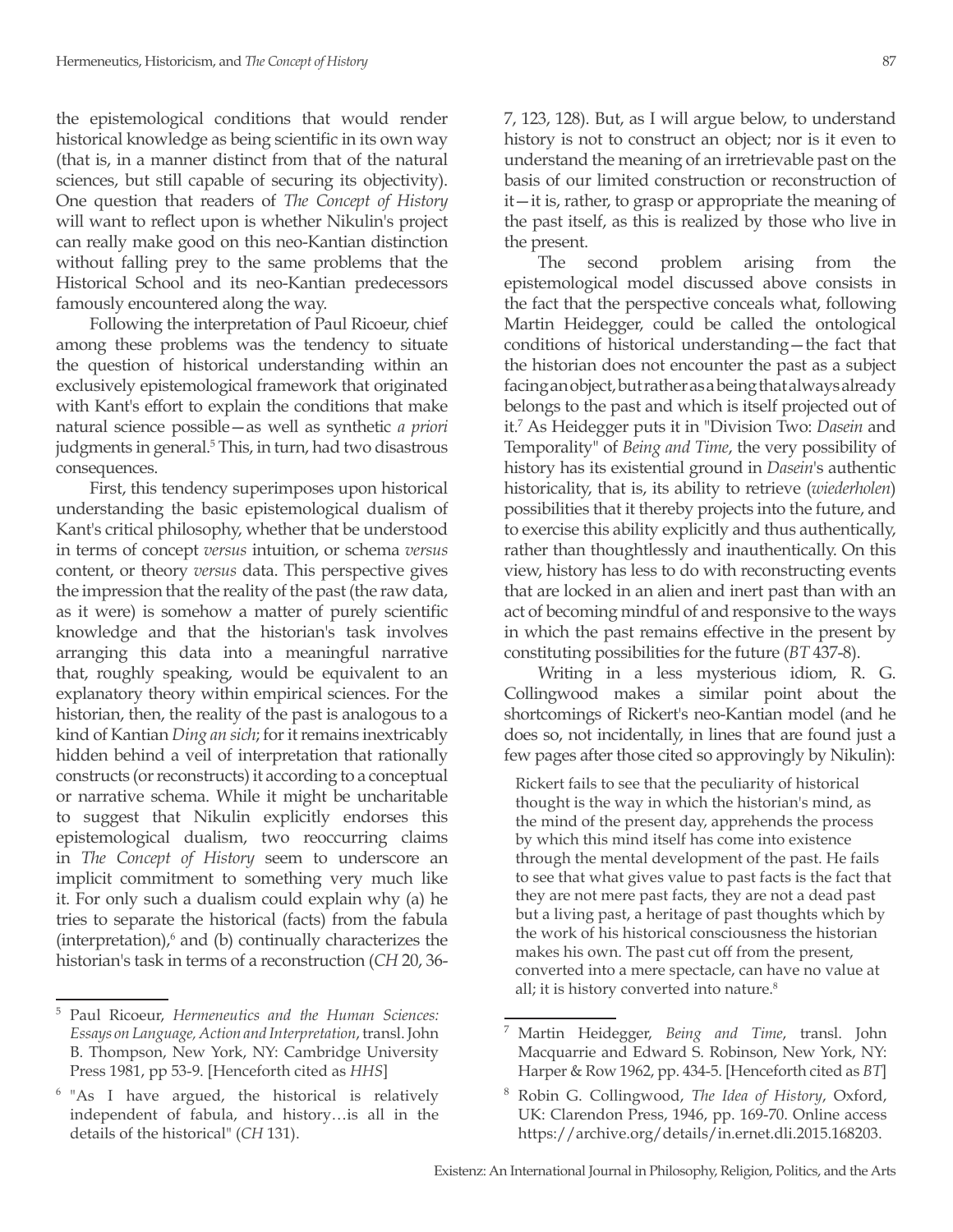By adopting an epistemological model from the natural sciences, Rickert treats history as a dead artifact cut off from the present rather than a living and dynamic process with which the mind of the historian is already bound up. It is this ontological connectedness between the being of the historian and the being of the past that figures such as Heidegger, Gadamer, and Ricoeur sought to restore under the aegis of philosophical hermeneutics.

Nikulin's discussion of the so-called "ontological presuppositions" of history at the outset of the book represents something of a missed opportunity. For he is interested solely in the conditions that produce one's concern with history—namely the desire to preserve oneself against the threat of non-being, or death—and not with the ontological conditions that make historical understanding possible in the first place (*CH* 2). It is precisely the interrelatedness of one's concern with the past (thrownness) and the concern for the future (beingtowards-death) that Heidegger sought to elucidate through the analytic of *Dasein* in *Being and Time*.

This missed opportunity is not the result of mere oversight; for Nikulin is far too assiduous and informed a thinker to err in this way. Rather, his decision to not engage this hermeneutical line of thought is an inevitable consequence of having adopted an epistemological conception of the problem of historical understanding in the first place. In other words, Nikulin's general lack of interest in these ontological conditions stems from his particular conception of the nature of the object of history itself. Here, two contrasting conceptions of this object can be identified: According to one, it is hidden beneath a veil of interpretation, so that our understanding of the past is only ever approximate (though one might legitimately ask what this understanding is approximate to). According to the other, the historical past itself—and not just its interpretation—is always already bound up with the being of history, so that any understanding of it represents an unfolding of its truth rather than a mere approximation of it.

Nikulin's position on this matter seems fairly clear:

a *fact* told by a historian as a witness is…inevitably a construction, an interpretation according to explicit or implicit ways or rules of looking at things and their meanings. Every empirical "observation" is already theoretically loaded, presupposing a certain theoretical scheme. [*CH* 36]

Earlier in the text he writes: "Because history is a construction, it becomes possible for us, while still being in history, to study history as an object that may be thematized and systematically ('scientifically') studied" (*CH* 20).

But while this content/scheme or fact/theory framework might be appropriate within the empirical sciences, it does not adequately capture the spirit of historical understanding. Following Gadamer, I contend that human beings are alienated from history and their historical existence in a manner quite different from the way they are alienated from nature and the objects of natural science (*TM* 276). Unlike the thematized object of empirical investigation which can be held at a distance and secured through experimental repeatability—the historical past is not fixed in place, but forever in motion. In other words, the reality of the past is not limited to its immediate temporal moment, but continually unfolds throughout a history to which each historian belongs. Thus, the point of Gadamer's well-known (but little understood) concept of *Wirkungsgeschichte* is not merely the assertion that as finite beings humans are always already affected (and thus seemingly limited) by the past, as Nikulin seems to imply, but that these effects are themselves part of the dynamic unfolding of the meaning of the past, which we in turn seek to understand, and of which our effort to understand is an expression. Caesar's crossing of the Rubicon, the signing of the Treaty of Versailles, Rosa Parks sitting at the front of the bus—the historical effects of these events continue to unfold in a community's contemporary efforts to reflect upon them. Our ability to make sense of those realities is part of their unfolding.

One could make a similar point about the nature of historical reality by following another perhaps less enigmatic path—namely, by discussing G. E. M. Anscombe's theory of action descriptions. Of particular relevance here is the occasionally proleptic character of such descriptions, or the fact that the appropriateness of a description of an action or event will depend on what happens as a result of that action or event. Anscombe observes, "though an act is over, *many things come to have been true of it*, or there are many things it *comes to have been* as further happenings unfold."9 Take, for instance, her example of a wife who is said to have injured her husband with a thrust of her knife; if the husband eventually dies from the injuries he sustained

<sup>9</sup> Gertrude E. M. Anscombe, "Under a Description," *Nous* 13/2 (May 1979), 219-233, here p. 228. [Henceforth cited as *UD*]